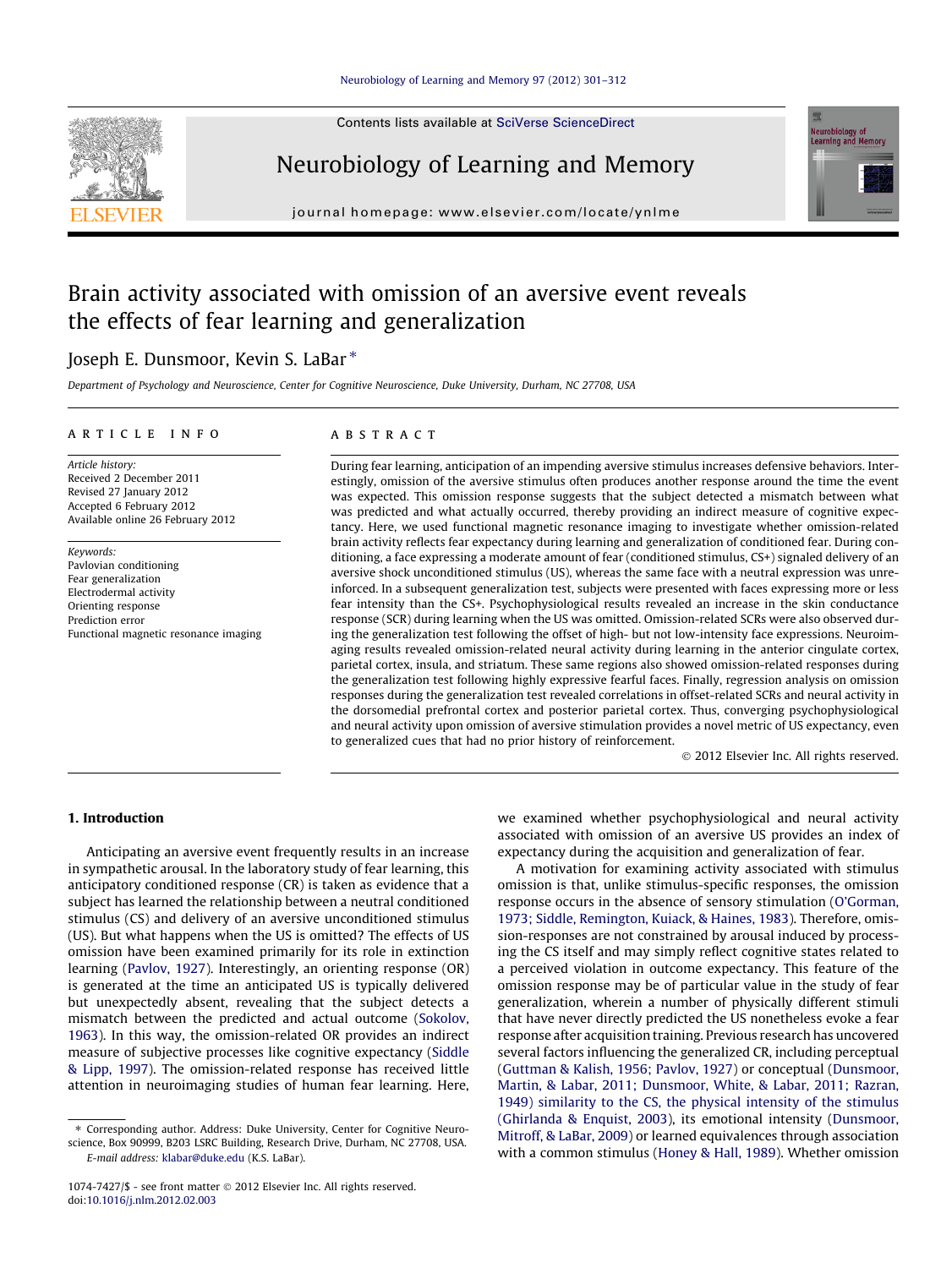responses are concomitant with stimulus generalization, and are influenced by similar factors that affect the generalized CR, is unknown.

Omission related responses may provide an additional and complementary measure of learning and generalization that is not confounded by the myriad factors influencing cue-evoked anticipatory responses (e.g., the inherent fear-relevance of a CS that may determine conditioned responding ([Öhman & Mineka,](#page--1-0) [2001\)](#page--1-0) or variations in stimulus appearance, shape, or intensity that drive generalized responding). In this way, omission related activity may provide an unconfounded metric of cognitive expectancy, insofar as the magnitude of an omission response can be taken to reflect how strongly the subject had expected the US [\(Sokolov,](#page--1-0) [1963\)](#page--1-0). We therefore hypothesized that omitting an aversive US would evoke an increase in psychophysiological and neural activity during learning and generalization testing when the US was expected relative to analogous time periods when the US was not expected. During functional magnetic resonance imaging (fMRI), subjects were presented with a range of faces of the same actor morphed between neutral and fearful endpoints before and after fear learning (see Fig. 1). During fear learning, the middle face value along the neutral-to-fearful continuum (CS+) intermittently coterminated with an electric shock US, whereas the most neutral face (CS-) was explicitly unreinforced.



Fig. 1. Experimental paradigm. (A) The conditioned and non-conditioned stimuli (S1–S5) consisted of a single identity morphed between neutral and fearful endpoints. The S1 and S2 were considered ''low intensity'' fearful faces and the S4 and S5 were considered ''high intensity'' fearful faces for the purpose of analysis. (B) The experimental session included three phases: preconditioning, fear learning, and the generalization test. During fear learning, the US (pictured as a lightning bolt) followed the offset of  $CS+_{\text{paired}}$  trials and was omitted on  $CS+_{\text{unpaired}}$  trials. The US never followed the CS-. The CS+ was intermittently reinforced throughout the generalization test but never occurred following any of the other faces.

We first sought to identify psychophysiological and neural activity associated with the omission of the US during acquisition of conditioned fear when the US occurred with regularity following the CS+. We predicted increased skin conductance responses (SCRs) to the omission of the US following CS+ trials versus CS- trials for which the US had never occurred. This SCR finding would be in line with previous human electrodermal studies using non-aversive stimulus–stimulus associative learning procedures ([Siddle,](#page--1-0) [1985; Siddle & Packer, 1987\)](#page--1-0). We also predicted enhanced omission-related neural activity in regions important for detecting errors and signaling expectancy violations, including the dorsolateral prefrontal cortex (dlPFC), anterior cingulate cortex (ACC), and striatum [\(Botvinick, Cohen, & Carter, 2004; Schultz &](#page--1-0) [Dickinson, 2000\)](#page--1-0). Such findings would replicate the limited number of recent fMRI studies reporting brain activity indexing US omission following CS+ trials (Linnman, Rougemont-Bucking, Beucke, Zeffiro, & Milad, 2011; Spoormaker, Andrade, et al., 2011; Spoormaker, Schroter, et al., 2011).

Our second goal was to investigate for the first time whether learning-induced omission responses extend to generalization trials for which the US had never actually been paired with the stimulus but may be expected nonetheless. Subsequent to acquisition training, subjects were presented with faces of the same actor containing more or less fear intensity than the CS+ during a test of stimulus generalization. We predicted increased SCRs following the offset of highly fearful expressions (but not low-intensity expressions), reflecting a violation in US expectancy to generalized threats as a function of emotional intensity [\(Dunsmoor et al.,](#page--1-0) [2009\)](#page--1-0). We also predicted that neural activity upon the offset of highly fearful expressions during the generalization test would overlap with US omission-related activity observed during learning, indicating that similar regions signal expectancy violations despite physical differences in the antecedent cue and reinforcement history. Finally, we examined whether offset-related neural activity correlates with offset-related SCRs during the generalization test, extending neuroimaging evidence for functional coupling between central and peripheral indices of fear learning [\(Dunsmoor,](#page--1-0) [Prince, Murty, Kragel, & LaBar, 2011; Knight, Nguyen, & Bandettini,](#page--1-0) [2005\)](#page--1-0).

#### 2. Materials and methods

#### 2.1. Subjects

Twenty-five healthy-right handed young adults participated in this study. Two subjects were not included in the final analysis due to excessive head motion (>3 mm in any direction) and nine subjects were not included due to a lack of SCR data (five subjects lacked SCR data due to technical issues, and four subjects showed no measurable responses). Fourteen healthy right-handed subjects (seven females; age range = 19–30; median age = 22 yrs) were included in the final analysis. All participants provided written informed consent in accordance with the Duke University Institutional Review Board guidelines.

#### 2.2. Stimulus material

Stimuli consisted of a male face morphed along a gradient from neutral-to-fearful taken from the Ekman pictures of facial affect ([Ekman & Friesen, 1976\)](#page--1-0) positioned in a full-frontal orientation and cropped to remove hair, ears, and neckline. Five morphs were created along the continuum using Morph-Man 2000 software (STOIK): 11.11% fear/88.88% neutral, 33.33% fear/66.66% neutral, 55.55% fear/44.44% neutral, 77.77% fear/22.22% neutral, and 100% fear (see also [Graham, Devinsky, & LaBar, 2007; Thomas, De Bellis,](#page--1-0)